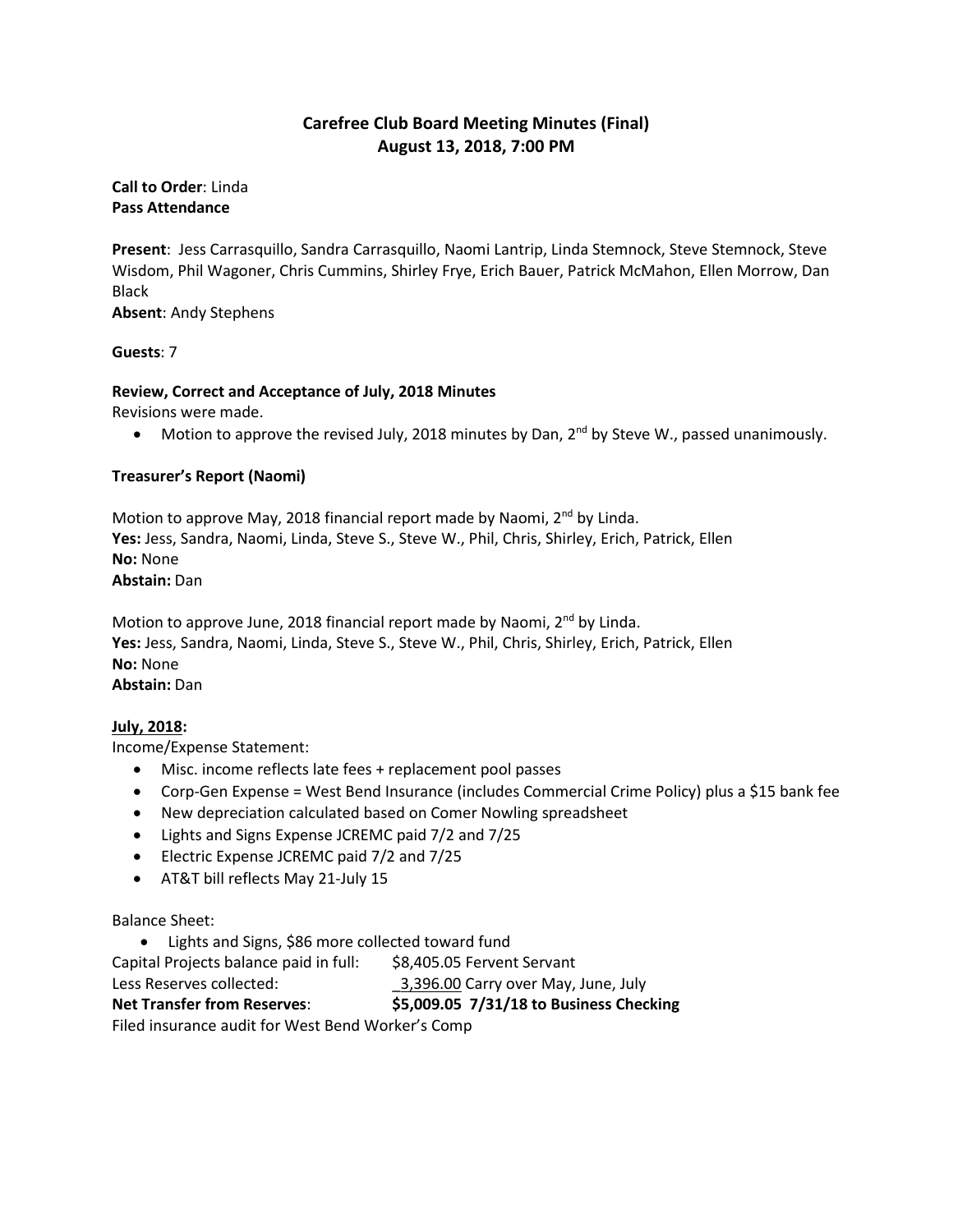# **Committee Reports**

# **Pool (Linda)**

- Three weeks left in the pool season. Able to keep regular operating hours through this Friday (Tuesday and Thursday this week are 4-8PM). Remaining weekdays will be 4-8PM
- Motor of pump that powers the geysers and spray bar in baby pool quit working. Waiting for another bid, then will select company to replace motor, most likely through a capital expenditure.
- White River Fire Department did inspection today. Passed inspection

# **Grounds (Jess)**

- Thanks to Dan Frye for repairing the sagging bench on playground. He also intends to paint bench
- Thanks to Phil Wagoner and Linda Stemnock for the idea of placing flower pots on north end of basketball courts. Jess placed flower pots on north end of basketball courts
- Jess trimmed around the pool perimeter fencing.
- Jess thanked Linda for purchasing the trash cans

# **Newsletter (Ellen)**

4<sup>th</sup> Quarter newsletter will go out by October 15. Please have content to Ellen by Oct. 1

# **Activities (Linda)**

- The two summer parties on July 14 and August 11 went well. About 150 in attendance for each party. Thanks to Shirley and Phil for helping with the parties. Also to Erich for posting all the information and letting the club borrow the sound system from the swim team.
- Our second ice cream social was two weeks ago with about 70 attendees. Thanks to Shirley for helping with all the ice cream scooping.
- Next events will be the bonfire (probably October 13) and the outdoor movie night (date TBD)

#### **Web (Erich)**

• June minutes are posted to the website. Also posted new pool hours.

# **Clubhouse (Steve W.)**

- July rental income \$1,174.00.
- Expenses totaling \$170.83 which included restroom lights, 2019 planner, and hand soap
- Attempting to get quotes for clubhouse carpet cleaning
- Also will be getting 3 quotes to replace A/C and furnace system for next year

#### **Swim Team (Erich)**

• Successful swim season has wrapped up and the Carefree Crocs finished  $2^{nd}$  at conference this year. There's an article in the Daily Journal regarding the Carefree swim team and the rivalry with other neighborhood swim teams.